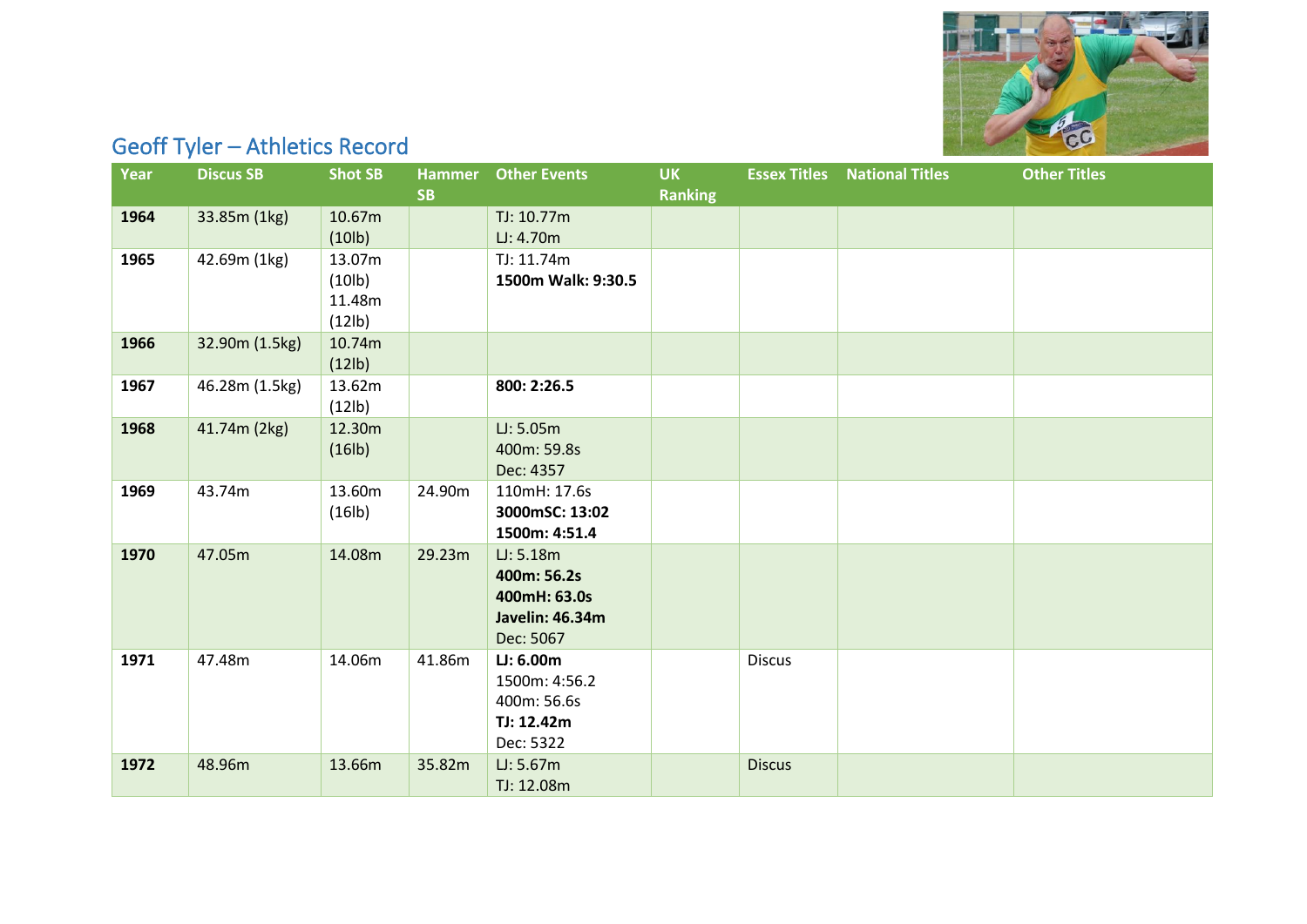| Year | <b>Discus SB</b> | <b>Shot SB</b> | <b>Hammer</b><br><b>SB</b> | <b>Other Events</b>                                                                          | <b>UK</b><br><b>Ranking</b> |                       | <b>Essex Titles</b> National Titles | <b>Other Titles</b>                                          |
|------|------------------|----------------|----------------------------|----------------------------------------------------------------------------------------------|-----------------------------|-----------------------|-------------------------------------|--------------------------------------------------------------|
| 1973 | 50.94m           | 14.61m         | 41.16m                     | HJ: 1.60m<br>110mH: 17.2s<br>100m: 12.1s<br>Javelin: 43.96m<br><b>Dec: 5439</b><br>LJ: 5.92m |                             | <b>Discus</b>         |                                     |                                                              |
|      |                  |                |                            | 400m: 57.6s<br><b>PV: 3.00m</b>                                                              |                             | Shot                  |                                     |                                                              |
| 1974 | 51.88m           | 15.02m         | 42.40m                     | 110mH: 17.9s                                                                                 |                             | <b>Discus</b><br>Shot |                                     |                                                              |
| 1975 | 53.56m           | 15.97m         | 43.40m                     |                                                                                              |                             | <b>Discus</b><br>Shot |                                     | Gt London: Discus<br>Gt London: Shot                         |
| 1976 | 51.10m           | 15.60m         | 46.86m                     |                                                                                              |                             | <b>Discus</b><br>Shot |                                     | N. England: Discus<br>N. England: Shot                       |
| 1977 | 53.68m           | 16.30m         | 44.87m                     |                                                                                              |                             | <b>Discus</b><br>Shot |                                     | N. England: Discus<br>N. England: Shot<br>Gt. London: Discus |
| 1978 | 51.74m           | 14.91m         |                            |                                                                                              |                             |                       |                                     |                                                              |
| 1979 | 51.86m           | 14.80m         |                            |                                                                                              |                             | <b>Discus</b>         | UK Champs: Discus 3rd               |                                                              |
| 1980 | 55.42m           | 14.35m         |                            |                                                                                              | Discus 4th                  | <b>Discus</b>         |                                     | N. England: Discus                                           |
| 1981 | 52.36m           | 14.43m         |                            |                                                                                              |                             | <b>Discus</b><br>Shot | AAA: Discus 5 <sup>th</sup>         |                                                              |
| 1982 | 52.34m           | 14.60m         |                            |                                                                                              |                             |                       |                                     |                                                              |
| 1983 | 50.94m           | 14.77m         |                            |                                                                                              |                             | <b>Discus</b>         |                                     |                                                              |
| 1984 | 52.08m           | 13.88m         |                            |                                                                                              |                             |                       |                                     | Gt. London: Discus                                           |
| 1985 | 53.86m           | 14.32m         |                            |                                                                                              | Discus 4 <sup>th</sup>      |                       | AAA: Discus 4 <sup>th</sup>         | N. England: Discus<br>Gt. London: Discus                     |
| 1986 | 53.12m           | 14.72m         |                            |                                                                                              |                             | <b>Discus</b>         |                                     |                                                              |
| 1987 | 50.52m           | 14.47m         |                            |                                                                                              |                             |                       |                                     |                                                              |
| 1988 | 51.18m           | 14.50m         |                            |                                                                                              |                             | <b>Discus</b>         |                                     |                                                              |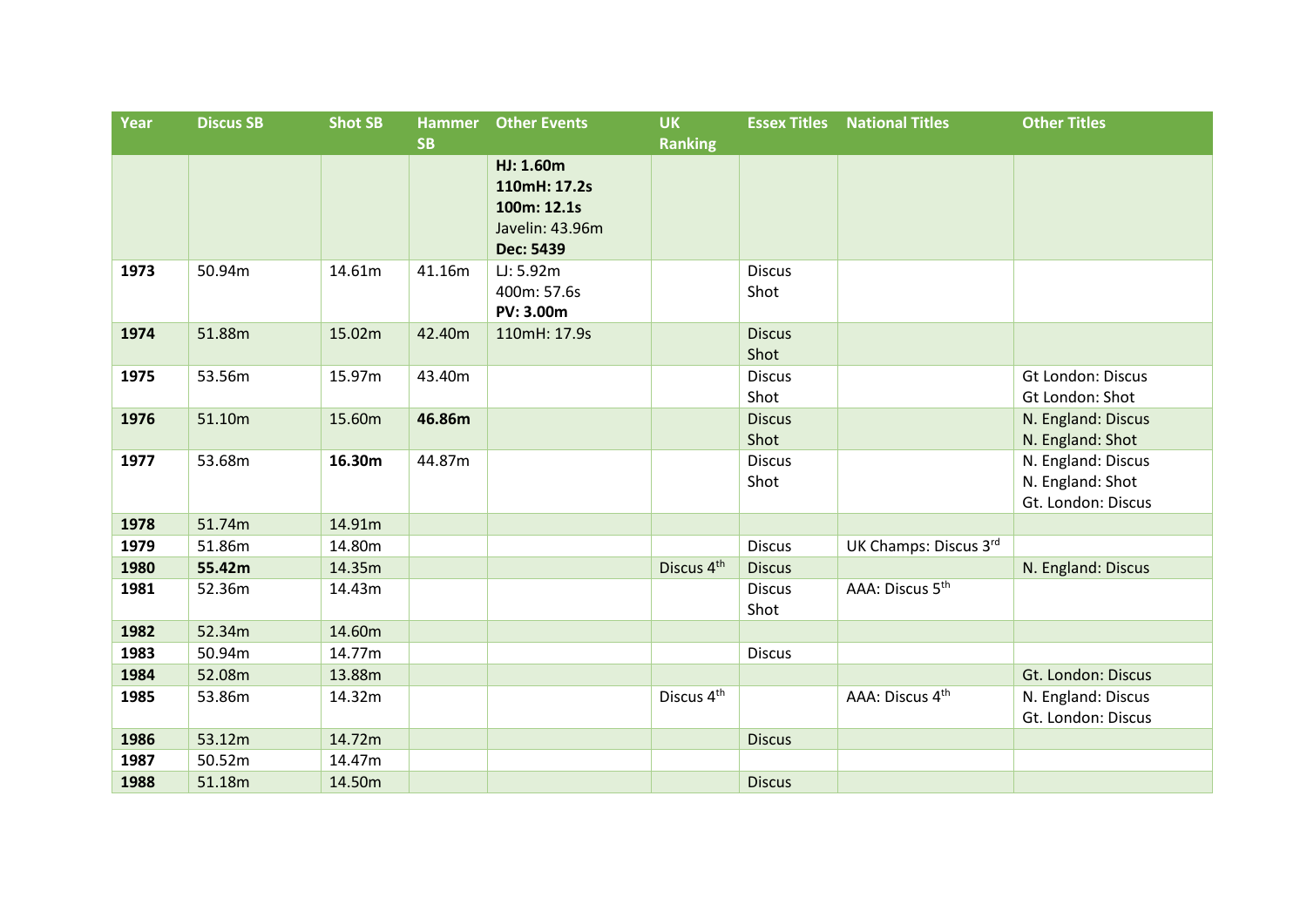| Year | <b>Discus SB</b>                           | <b>Shot SB</b> | <b>Hammer</b> | <b>Other Events</b>                                | <b>UK</b>      | <b>Essex Titles</b> | <b>National Titles</b> | <b>Other Titles</b>                                                                                   |
|------|--------------------------------------------|----------------|---------------|----------------------------------------------------|----------------|---------------------|------------------------|-------------------------------------------------------------------------------------------------------|
|      |                                            |                | <b>SB</b>     |                                                    | <b>Ranking</b> |                     |                        |                                                                                                       |
| 1989 | 49.44m                                     | 14.03m         |               |                                                    |                |                     |                        |                                                                                                       |
| 1990 | 48.94m                                     | 14.52m         |               |                                                    |                |                     |                        |                                                                                                       |
| 1991 | 43.62m                                     | 13.03m         |               |                                                    |                |                     |                        |                                                                                                       |
| 1992 | 46.74m                                     | 13.55m         |               |                                                    |                |                     |                        |                                                                                                       |
| 1993 | 48.14m                                     | 13.94m         | 39.62m        |                                                    |                |                     |                        | Australia Vets: Discus<br>Australia Vets: Hammer                                                      |
| 1994 | 49.08m*<br>(UK & Australian<br>V45 record) | 13.88m         | 38.64m        | Javelin: 30.94m                                    |                |                     |                        | <b>Victoria Vets: Discus</b><br>Victoria Vets: Hammer<br>Victoria Vets: Shot                          |
| 1995 | 42.84m                                     | 12.75m         |               |                                                    |                |                     |                        |                                                                                                       |
| 1996 | 43.94m                                     | 12.44m         |               |                                                    |                |                     |                        |                                                                                                       |
| 1997 | 42.14m                                     | 13.15m         |               |                                                    |                |                     |                        |                                                                                                       |
| 1998 |                                            |                |               |                                                    |                |                     |                        |                                                                                                       |
| 1999 |                                            |                |               |                                                    |                |                     |                        | <b>Essonne: Discus</b><br>Essonne: Shot<br>Essonne: Shot Indoor                                       |
| 2000 | 43.78m                                     | 12.65m         |               |                                                    |                |                     |                        | <b>Essonne: Discus</b><br>Essonne: Shot<br><b>Essonne: Shot Indoor</b><br><b>Essonne Winter: Shot</b> |
| 2001 | 45.33m                                     | 13.34m         | 34.61m        | SPi: 12.88m<br>Javelin: 33.90m                     |                |                     |                        | <b>Essonne: Discus</b><br>Essonne: Shot<br>Essonne: Shot Indoor                                       |
| 2002 | 45.91m                                     | 13.32m         | 34.71m        | SPi: 13.06m<br>Javelin: 32.02m<br>Throw Quad: 2220 |                |                     |                        | <b>Essonne: Discus</b><br><b>Essonne: Shot</b><br><b>Essonne: Shot Indoor</b>                         |
| 2003 | 43.68m                                     | 13.05m         | 32.76m        | SPi: 12.97m                                        |                |                     |                        | <b>Essonne: Discus</b><br>Essonne: Shot<br>Essonne: Shot Indoor                                       |
| 2004 | 42.43m                                     | 11.89m         |               | SPi: 12.59m                                        |                |                     |                        | <b>Essonne: Discus</b>                                                                                |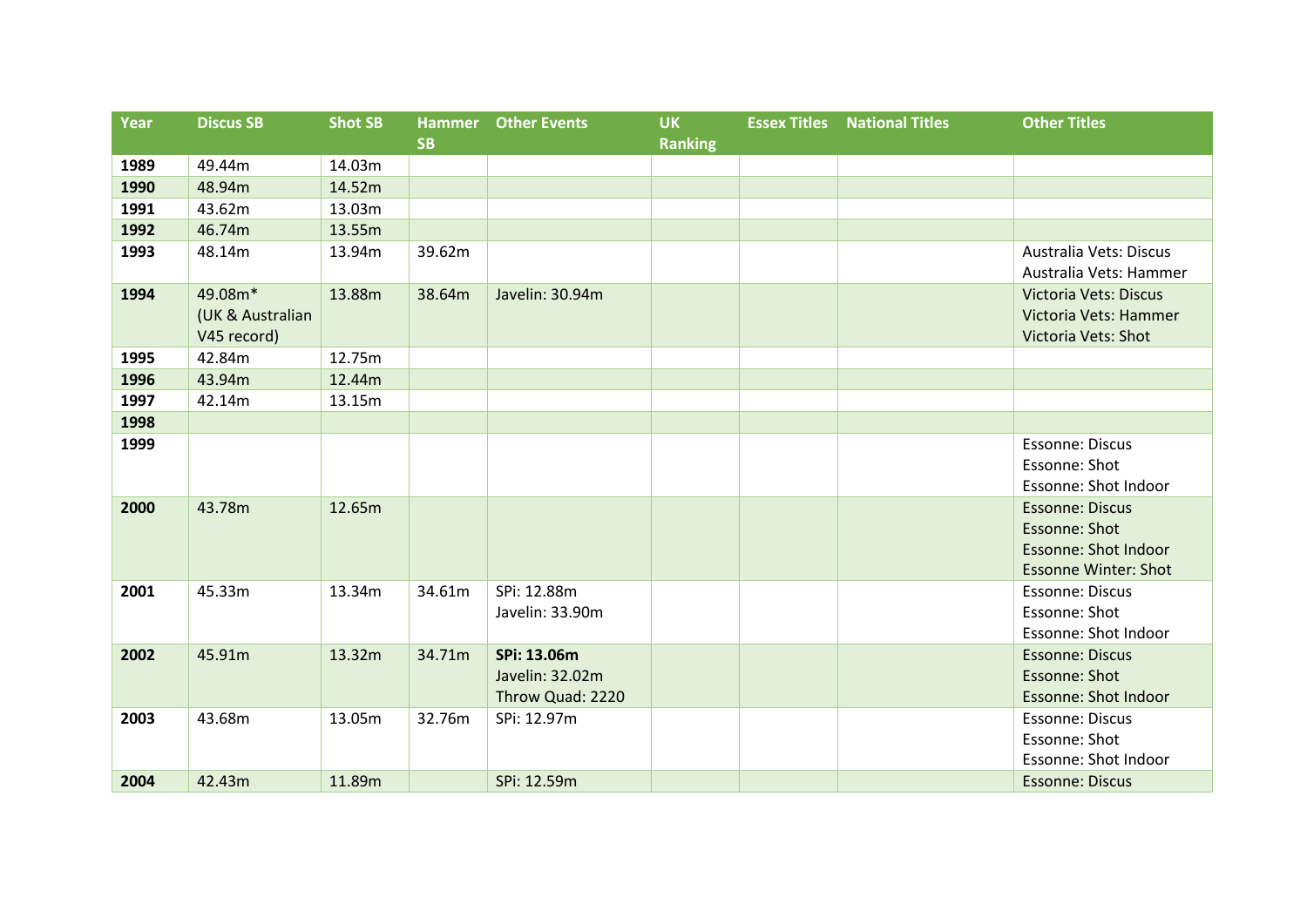| Year | <b>Discus SB</b> | <b>Shot SB</b> | <b>Hammer</b> | <b>Other Events</b>  | <b>UK</b>      | <b>Essex Titles</b> | <b>National Titles</b>  | <b>Other Titles</b>                |
|------|------------------|----------------|---------------|----------------------|----------------|---------------------|-------------------------|------------------------------------|
|      |                  |                | <b>SB</b>     |                      | <b>Ranking</b> |                     |                         |                                    |
|      |                  |                |               |                      |                |                     |                         | Essonne: Shot                      |
|      |                  |                |               |                      |                |                     |                         | <b>Essonne: Shot Indoor</b>        |
| 2006 | 37.10m           | 10.66m         | 27.27m        | SPi: 10.61m          |                |                     |                         | Essonne Winter: DT 2nd             |
|      |                  |                |               | Javelin: 29.22m      |                |                     |                         | Essonne: Shot Indoor               |
| 2007 | 39.01m           | 11.48m         |               | SPi: 11.12m          |                |                     |                         | Essonne Winter: DT 2nd             |
|      |                  |                |               |                      |                |                     |                         | <b>Essonne: Shot Indoor</b>        |
| 2008 | 38.20m           | 11.69m         |               | SPi: 11.30m          |                |                     |                         | Essonne Winter: DT 2nd             |
| 2009 | 38.24m           | 10.75m         |               | SPi: 11.21m          |                |                     |                         | <b>Essonne Winter: Discus</b>      |
| 2010 | 38.30m           | 11.00m         |               | SPi: 11.03m          |                |                     |                         |                                    |
| 2011 | 36.65m           | 10.45m         |               |                      |                |                     |                         | Essonne Winter: DT 2 <sup>nd</sup> |
| 2012 | 35.58m           | 10.53m         | 27.35m        | SPi: 10.46m          |                |                     |                         | Essonne Winter: DT 3rd             |
|      |                  |                |               | Javelin: 25.70m      |                |                     |                         |                                    |
| 2013 | 35.88m           | 10.52m         | 27.52m        | DT 1kg: 42.42m       |                |                     |                         | French Vets: Shot                  |
|      |                  |                |               | SP 5kg: 13.15m       |                |                     |                         | <b>Essonne Vets: Discus</b>        |
|      |                  |                |               |                      |                |                     |                         | <b>Essonne Vets: Shot</b>          |
|      |                  |                |               |                      |                |                     |                         | French Vet Champ: SP 1st           |
|      |                  |                |               |                      |                |                     |                         | French Vet Champ: DT 2nd           |
| 2014 | 31.97m           | 10.14m         | 27.30m        | DT 1kg: 39.86m       |                | Discus: 3rd         |                         |                                    |
|      |                  |                |               | SP 5kg: 11.82m       |                |                     |                         |                                    |
|      |                  |                |               | Javelin 600g: 24.15m |                |                     |                         |                                    |
| 2015 | 32.17m           | 10.37m         | 25.80m        | DT 1kg: 40.02m       | M65-69:        | Shot: 3rd           | <b>UK Masters: Shot</b> | <b>EVAC: Discus</b>                |
|      |                  |                |               | SP 5kg: 12.09m       | SP: 1          |                     |                         | EVAC: Shot 2 <sup>nd</sup>         |
|      |                  |                |               | Javelin 800g: 28.73m | DT:4           |                     |                         |                                    |
|      |                  |                |               | Javelin 600g: 26.28m | HT: 6          |                     |                         |                                    |
| 2016 | 32.71m           | 10.52m         | 26.27m        | DT 1kg: 43.85m       | M65-69:        |                     | <b>British Masters:</b> | <b>EVAC: Discus</b>                |
|      |                  |                |               | SP 5kg: 12.49m       | DT:2           |                     | Discus: 2nd             | <b>EVAC: Shot</b>                  |
|      |                  |                |               | HT 5kg: 30.74m       | SP: 2          |                     | Shot 2 <sup>nd</sup>    |                                    |
|      |                  |                |               | Javelin 800g: 26.00m | HT: 10         |                     |                         |                                    |
|      |                  |                |               | Javelin 700g: 26.81m |                |                     |                         |                                    |
|      |                  |                |               | TJ: 6.14m            |                |                     |                         |                                    |
|      |                  |                |               | LJ: 2.59m            |                |                     |                         |                                    |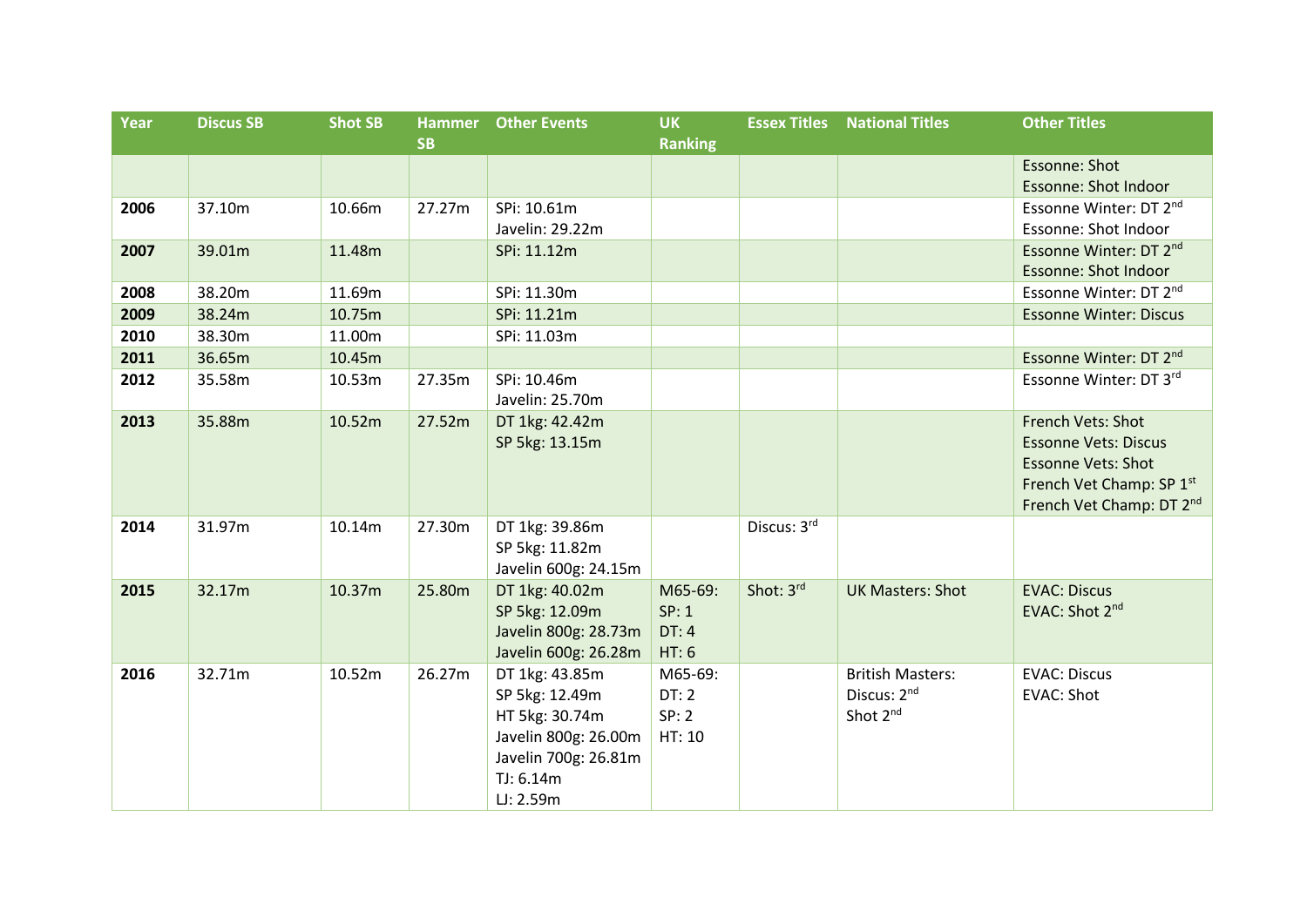| <b>Year</b> | <b>Discus SB</b> | <b>Shot SB</b> | <b>Hammer</b><br><b>SB</b> | <b>Other Events</b>                                                                                   | <b>UK</b><br><b>Ranking</b>        | <b>Essex Titles</b> | <b>National Titles</b>                                                         | <b>Other Titles</b>                                                                                                                                                   |
|-------------|------------------|----------------|----------------------------|-------------------------------------------------------------------------------------------------------|------------------------------------|---------------------|--------------------------------------------------------------------------------|-----------------------------------------------------------------------------------------------------------------------------------------------------------------------|
| 2017        |                  | 9.52m          | 18.90m                     | DT 1kg: 40.40m<br>SP 5kg: 12.40m<br>HT 5kg: 26.44m<br>Javelin 700g: 21.09m                            | M65-69:<br>DT:2<br>SP: 2<br>HT: 16 |                     | <b>British Indoor Masters:</b><br>M65 Discus: 1st<br>M65 Shot: 2 <sup>nd</sup> |                                                                                                                                                                       |
| 2018        | 30.40m           | 10.06m         | 24.01m                     | DT 1kg: 39.04m<br>DT: 1.5kg: 33.33m<br>SP 5kg: 12.13m<br>HT 5kg: 29.41m<br>Javelin 600g: 27.28m       | M65-69:<br>DT:2<br>SP: 1<br>HT: 14 |                     | <b>British Masters:</b><br>M65 Shot: $1st$<br>M65 Discus: $1st$                | <b>World Masters:</b><br>M65 Shot: 8 <sup>th</sup><br>South of England Masters<br>M65 Shot: $1st$<br>M65 Discus: 1 <sup>st</sup><br>EMAC:<br>Shot: 1st<br>Discus: 3rd |
| 2019        | 29.23m           | 9.39m          |                            | DT: 1kg: 43.42m<br>(UK Record)<br>SP 4kg: 13.12m<br>(UK Record)<br>HT: 4kg: 32.89m<br>HT: 5kg: 28.78m | M70:<br>DT:1<br>SP: 1<br>HT: 4     | Discus: 3rd         | <b>British Masters:</b><br>M70 Shot: $1st$<br>M70 Discus: 1st                  | <b>European Masters:</b><br>M70 Discus: 2nd<br>M70 Shot: 4th                                                                                                          |
| 2020        |                  |                |                            | SPi 4kg: 13.32<br>(UK Record)<br>DT: 1kg: 43.56m<br>(UK Record)                                       |                                    |                     | <b>British Indoor Masters:</b><br>M70 Shot: 1st<br>M70 Discus: 1 <sup>st</sup> |                                                                                                                                                                       |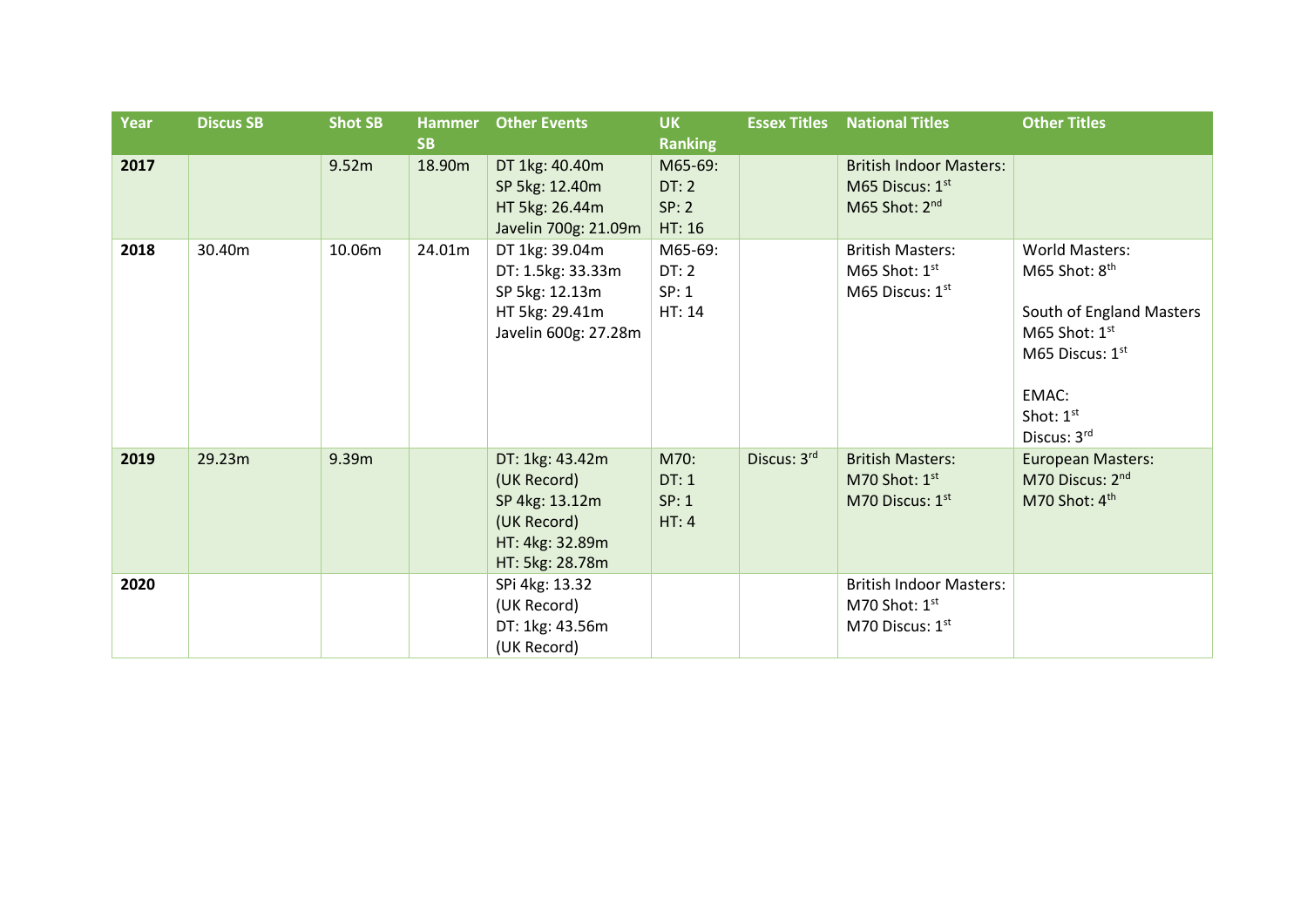## Photographic History



When I competed at the AAA champs (top UK < Discus qualifying standard=+50m> & invited top athletes ...see Al Oerter & John Powell) at Crystal Palace. Obviously I did not make the cut with only 48.60m - finished 11th & was totally knackered with only 3 throws & gallons of adrenalin expended. But so inspiring to compete against Discus legends still in their prime. Al Oerter is still the only T & F athlete to win FOUR consecutive Olympic gold medals (1956, 60, 64 & 68) and that year (1979) he had thrown 69m in preparation for the 1980 Moscow Olympics - which was eventually boycotted by USA. John Powell was Discus record holder for a while with 71+ m. We trained together several times and he influenced me to just use the South African for warm-up instead of standing throws.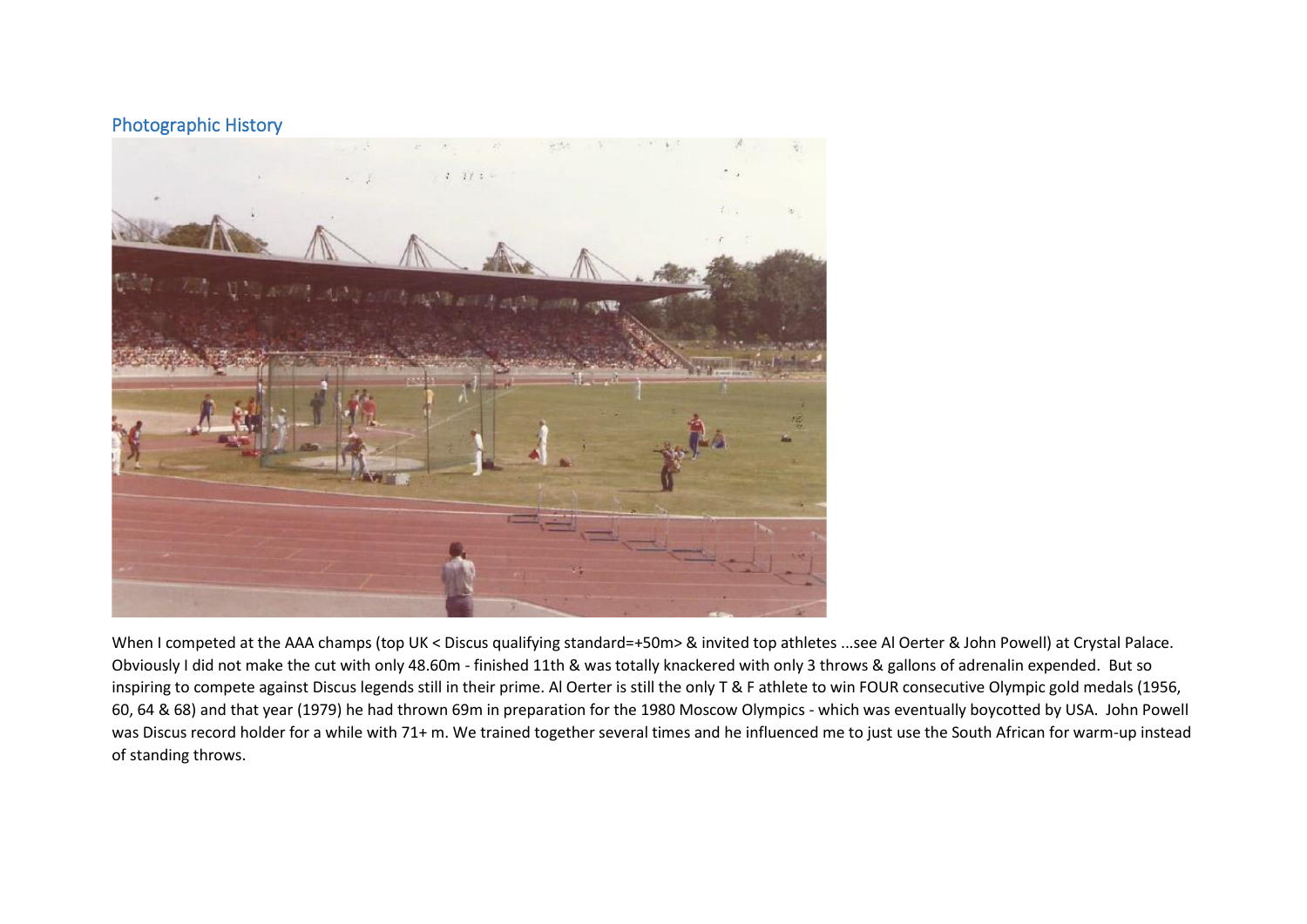

Throwing at Melbourne Park. Note fields & track at 90 degrees to present track. Also weight at a discus friend's house (Guy Dirkin), NW Olympic weights 110kg class championship in Manchester and Sale Harriers Div 2 champs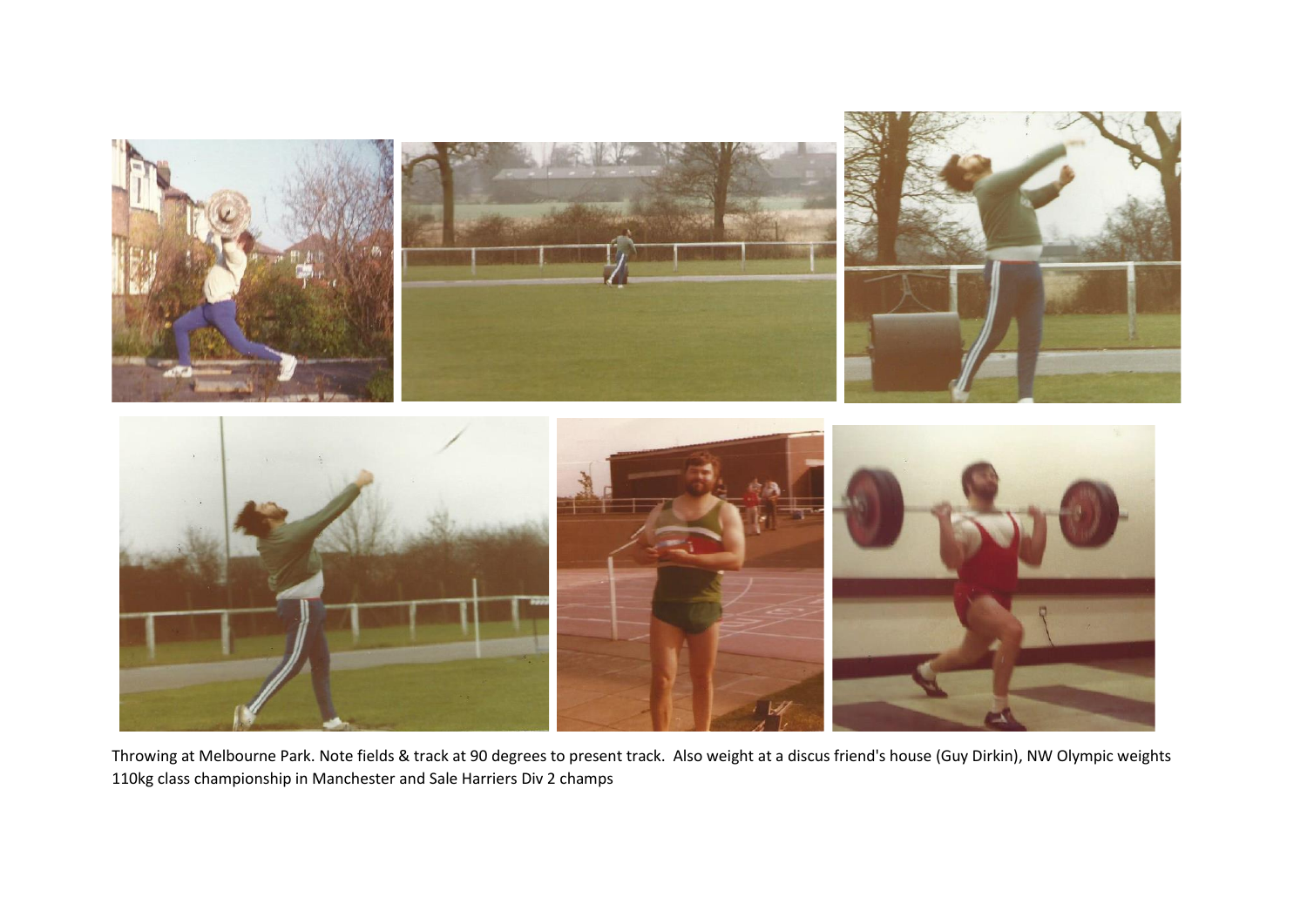tne tirst Essex high jumper to clear 7 ft. Two unusual records go to Geoff Tyler of Chelmsford AC and Sale H, whose twelve wins in the discus from 1971 to 1982 make the longest consecutive run, and whose total number of nineteen senior championships (when six wins in the shot and one in the decathlon are added) is also a record. Finally, this chapter would not be complete without a reference to the outstanding all-round athlete of all time, Daley Thompson, world record holder and reigning Olympic, European and Commonwealth champion who, although not an Essex man, is a member of the oldest Essex club, Essex Beagles.



Photo from Essex Centenary book - with write up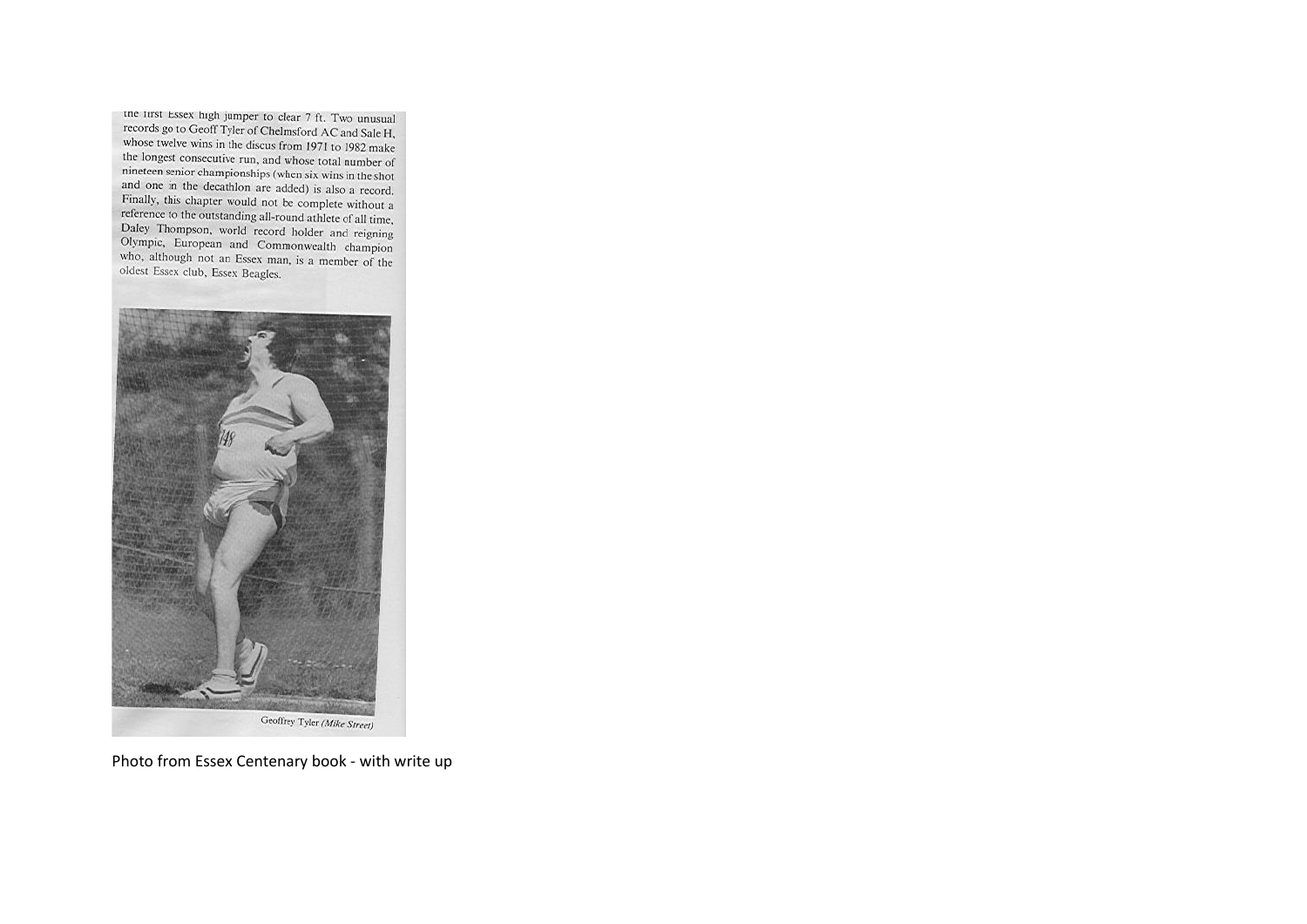



Winning the 880 yds. There were no Braintree County High school cups for Field events, so I needed to win a track event. I chose 880yds to have a better chance to out-sprint middle distance runners.